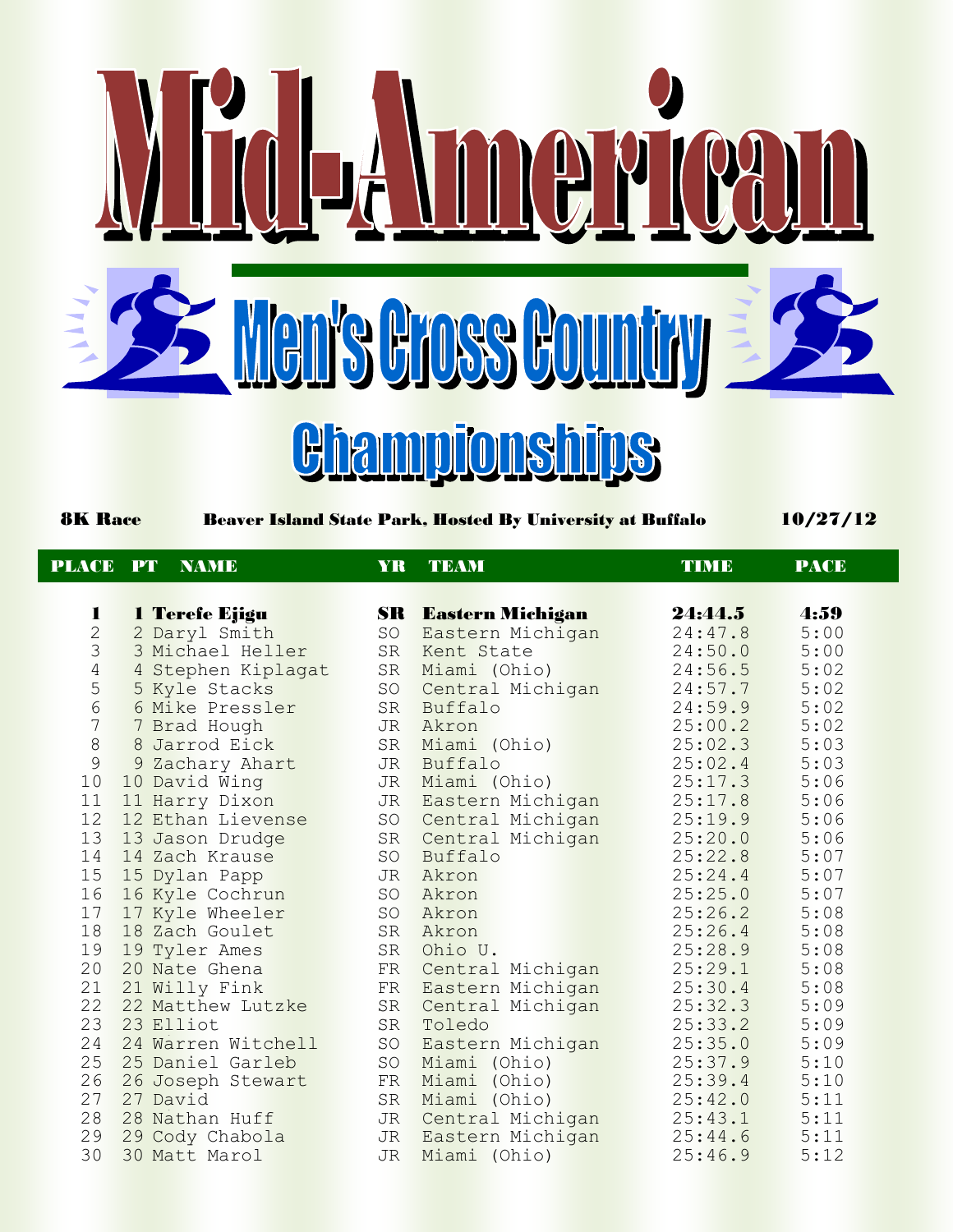31 Jake Kasperski SO Toledo 25:47.7 5:12 32 Steve Fischer JR Kent State 25:53.3 5:13 33 33 Jacob Stephens SO Ohio U. 25:58.5 5:14 34 Ben Wynsma SO Central Michigan 26:01.5 5:15 35 Austin Coneys FR Buffalo 26:01.7 5:15 36 Jarrod Genther FR Ohio U. 26:02.6 5:15 37 Hillary Serem SO Toledo 26:03.1 5:15 38 Trevor Norris FR Akron 26:03.7 5:15 39 Kurt Steinmuller SO Ohio U. 26:05.8 5:15 40 Andrew Goodwin JR Kent State 26:07.3 5:16 41 Alex Saavedra S O Buffalo 26:14.6 5:17 42 Nick Petro JR Eastern Michigan 26:14.7 5:17 43 Isaac Hagen SR Buffalo 26:15.8 5:17 44 Russell McCune SO Kent State 26:17.2 5:18 45 Samuel Allen FR Kent State 26:18.0 5:18 46 Josh Franek SR Bowling Green 26:18.1 5:18 47 Adam Smercina SO Toledo 26:20.3 5:18 48 Thomas Gibbons FR Toledo 26:21.6 5:19 49 Wes Cochran FR Ohio U. 26:23.1 5:19 Austin Lane FR Eastern Michigan 26:27.2 5:20 50 Michael Miller FR Ohio U. 26:27.7 5:20 Brett Wagner SR Miami (Ohio) 26:32.3 5:21 51 Brandon O'Malley JR Ohio U. 26:36.8 5:22 52 Brandon Cowles SO Buffalo 26:38.7 5:22 53 Nick Stroemple SR Akron 26:39.5 5:22 Matt Watts SO Ohio U. 26:44.9 5:23 57 Ian Hanke SO Eastern Michigan 26:46.2 5:24 54 Tim Jurick FR Bowling Green 26:48.8 5:24 55 Daniel Thompson SO Toledo 26:49.1 5:24 Tyler Murtha SO Buffalo 26:49.8 5:24 56 Ricky Adamson JR Toledo 26:50.5 5:24 Tanner Pesonen SO Central Michigan 26:51.9 5:25 Heath Harris SR Akron 26:55.0 5:25 Nick Brenner JR Toledo 27:00.0 5:26 Aaron Howkins FR Akron 27:07.9 5:28 66 57 Matt Kahl SO Kent State 27:13.6 5:29 58 Joe Vanbolderen JR Bowling Green 27:14.5 5:29 59 Brian Coleman FR Bowling Green 27:16.3 5:30 Brian Crimmins FR Buffalo 27:17.4 5:30 70 Monte Scott FR Central Michigan 27:20.8 5:31 60 Tom Hipwell SO Bowling Green 27:26.4 5:32 Matthew Stewart FR Miami (Ohio) 27:27.9 5:32 61 Perry Fraylick JR Bowling Green 27:33.8 5:33 Andrew Miller SO Ohio U. 27:36.2 5:34 Louis Szilagyi JR Toledo 27:51.8 5:37 62 Jeremy Richard FR Bowling Green 27:59.8 5:38 63 Adam Kendrick SO Kent State 28:06.2 5:40 Aaron Williams JR Bowling Green 29:50.2 6:01



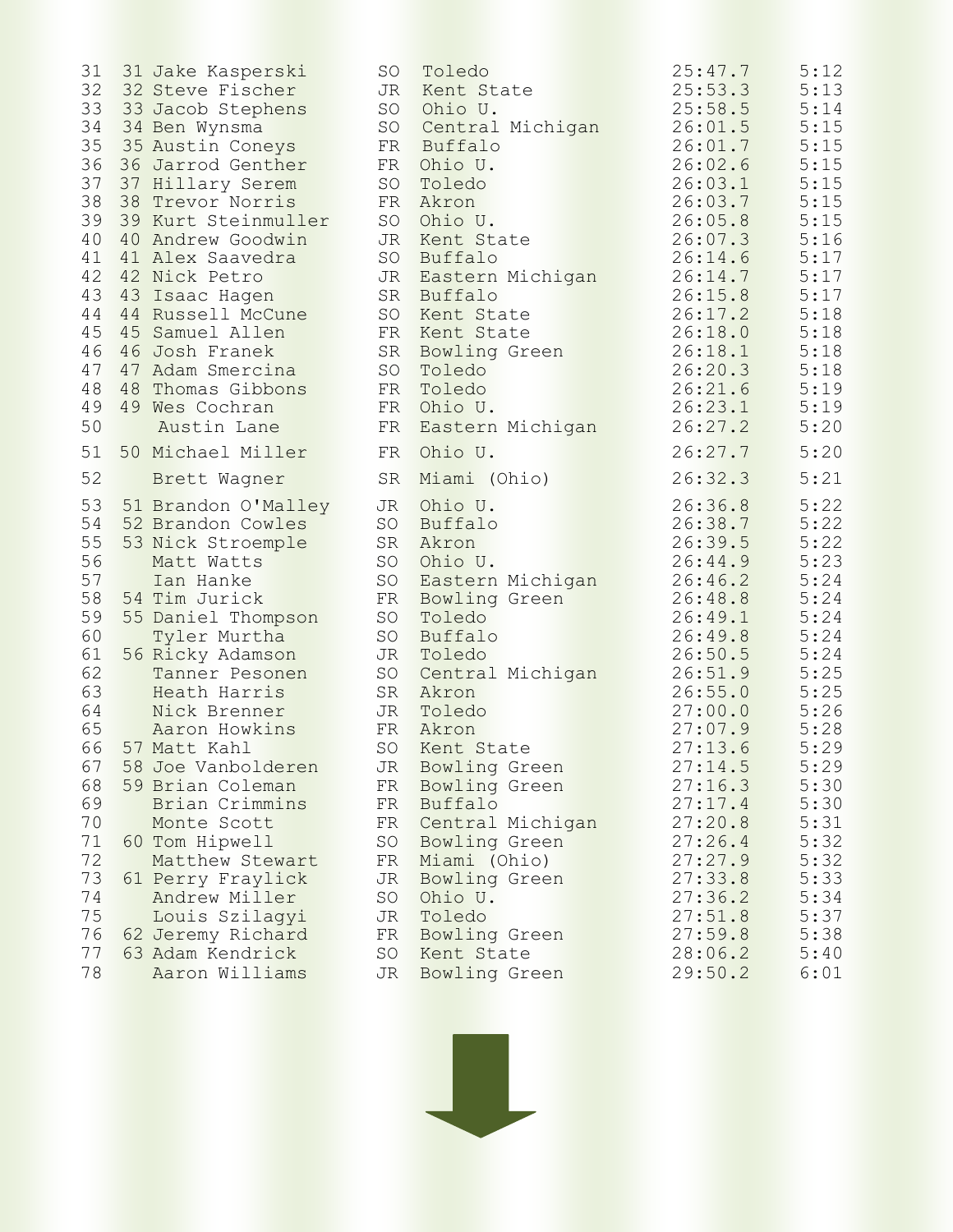# TEAM SCORE

## 1. Eastern Michigan Total: Points 59

|   |               | (25:11.1        | 125:55.5  | 0:50.5  |
|---|---------------|-----------------|-----------|---------|
|   | PLACE         | NAMI B          | YR        | THM I B |
|   |               | Terefe Ejiqu    | <b>SR</b> | 24:44.5 |
| 2 | $\mathcal{L}$ | Daryl Smith     | SO.       | 24:47.8 |
| 3 | 11            | Harry Dixon     | JR.       | 25:17.8 |
| 4 | 21            | Willy Fink      | FR        | 25:30.4 |
| 5 | 2.4           | Warren Witchell | SO.       | 25:35.0 |
| 6 | (29)          | Cody Chabola    | JR        | 25:44.6 |
|   | (42)          | Nick Petro      | JR        | 26:14.7 |

## 2. Central Michigan Total: Points 72

(25:19.8 126:39.0 0:34.6)

|               | PLACE | NAM E          | YK        | 4 мм б  |
|---------------|-------|----------------|-----------|---------|
|               | 5     | Kyle Stacks    | SO.       | 24:57.7 |
| $\mathcal{P}$ | 12    | Ethan Lievense | SO.       | 25:19.9 |
| 3             | 13    | Jason Drudge   | SR.       | 25:20.0 |
| 4             | 20    | Nate Ghena     | FR.       | 25:29.1 |
| 5             | 22    | Matthew Lutzke | <b>SR</b> | 25:32.3 |
| 6             | (28)  | Nathan Huff    | JR        | 25:43.1 |
|               | (34)  | Ben Wynsma     | SO        | 26:01.5 |

### 3. Miami (Ohio) Total: Points 73

(25:18.7 126:33.4 0:42.9)

|   | PLACE | NAMI B             | YK              | <b>THIN IB</b> |
|---|-------|--------------------|-----------------|----------------|
|   | 4     | Stephen Kiplagat   | <b>SR</b>       | 24:56.5        |
|   | 8     | Jarrod Eick        | <b>SR</b>       | 25:02.3        |
|   | 10    | David Wing         | JR              | 25:17.3        |
|   | 2.5   | Daniel Garleb      | SO <sub>2</sub> | 25:37.9        |
| 5 | 26    | Joseph Stewart     | FR              | 25:39.4        |
| 6 | (27)  | David Eichenberger | <b>SR</b>       | 25:42.0        |
|   | (30)  | Matt Marol         | JR              | 25:46.9        |

|                             |       | (25:20.5       | 126:42.2  | 0:26.2) |
|-----------------------------|-------|----------------|-----------|---------|
|                             | PLACE | <b>NAME</b>    | YR        | TIN I B |
|                             |       | Brad Hough     | JR        | 25:00.2 |
| $\mathcal{D}_{\mathcal{L}}$ | 15    | Dylan Papp     | JR.       | 25:24.4 |
| 3                           | 16    | Kyle Cochrun   | SO.       | 25:25.0 |
| 4                           | 17    | Kyle Wheeler   | SO.       | 25:26.2 |
| 5                           | 18    | Zach Goulet    | <b>SR</b> | 25:26.4 |
| 6                           | (38)  | Trevor Norris  | FR        | 26:03.7 |
|                             | (53)  | Nick Stroemple | <b>SR</b> | 26:39.5 |



### **4. Akron** Total: Points 73